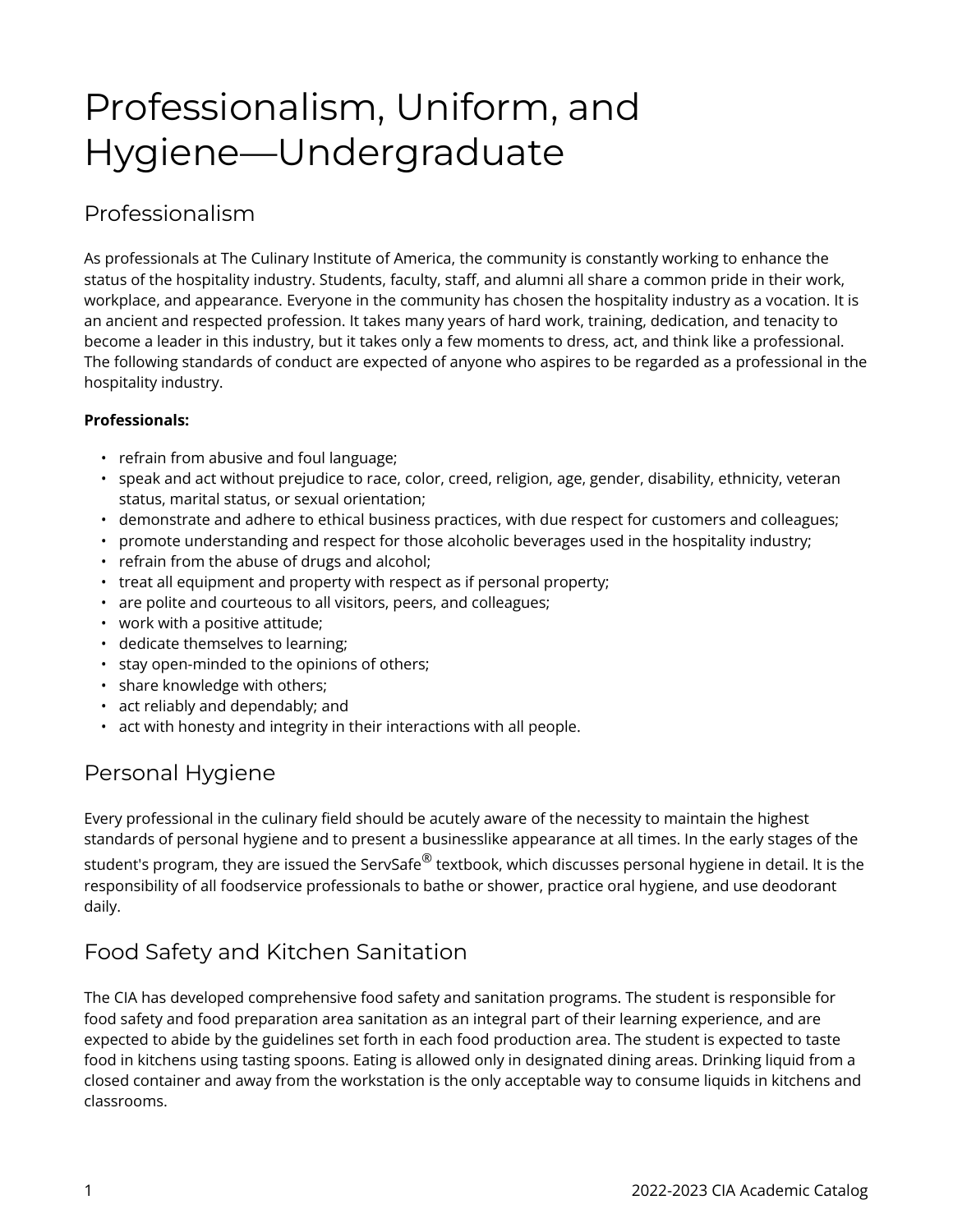# Uniform Care

The student is expected to wear the uniform with pride and make sure it is neat and clean at the start of each class. Sitting on the floor, the ground, or the stairs in the uniform is not acceptable. The maintenance of one's appearance is a professional matter; therefore, the student is responsible for laundering and ironing their own uniform. For students living on campus, laundry facilities are available for convenience.

Alterations to the uniform is the student's responsibility. In the event uniforms do not fit properly, return them within five days of receiving them to Central Issuing in Roth Hall (NY), the Education Department (CA), or the Student Services Center (TX). New uniforms will be issued within five days.

# Student Professional Attire and Grooming Guidelines

## **Introduction**

Promoting an environment where students learn to dress professionally is one of the ways the CIA helps its graduates achieve success. As such, the college's students, faculty, and administration share the responsibility to maintain student attire and grooming guidelines. While the CIA presents the guidelines as a set of rules and requirements, the college aspires to create a culture of mutual understanding, respect for the industry, and self-governance and advocacy among the student body.

Accordingly, the CIA supports professional attire and grooming standards that are threefold:

- 1. Present a professional, neat, and orderly image to fellow students, guests, visitors, and the public;
- 2. Mandate legitimate health and safety compliance requirements which are essential in fostering a safe and hygienic hospitality workplace;
- 3. Foster and respect protected groups or classifications under the law. Protected groups and classifications are set forth in the CIA's Nondiscrimination Statement, which can be found on CIA Main Menu and online at [www.ciachef.edu](https://www.ciachef.edu/).

The guidelines provided herein are intended to address the most common considerations around attire and grooming, although there may be instances where certain variations of attire or grooming are not explicitly covered in these guidelines yet may still be considered by the college to be unprofessional or unsafe, and will be addressed as such.

The Student Professional Attire and Grooming Guidelines must be observed in all academic buildings on days and during hours that the campus is open for student and public access, including:

- Roth Hall, McCann Education Annex, Danny Kaye Theatre, Continuing Education Building, Colavita Center, Admissions Center, Post Road Brew House, and Marriott Pavilion (NY)
- Greystone Main Building, Williams Center for Flavor Discovery, Rudd Center for Professional Wine Studies, and Copia (CA)
- Teaching kitchens, lecture halls, and dining hall (TX)

While professional attire does not apply in non-academic buildings such as residence halls and student centers, even in these settings, clothing should not be overly messy, revealing or disrespectful.

#### **General Guidelines**

• Facial hair (mustaches, beards, and goatees) is permitted but can be no longer than 1/2 inch in length and must always be neatly trimmed.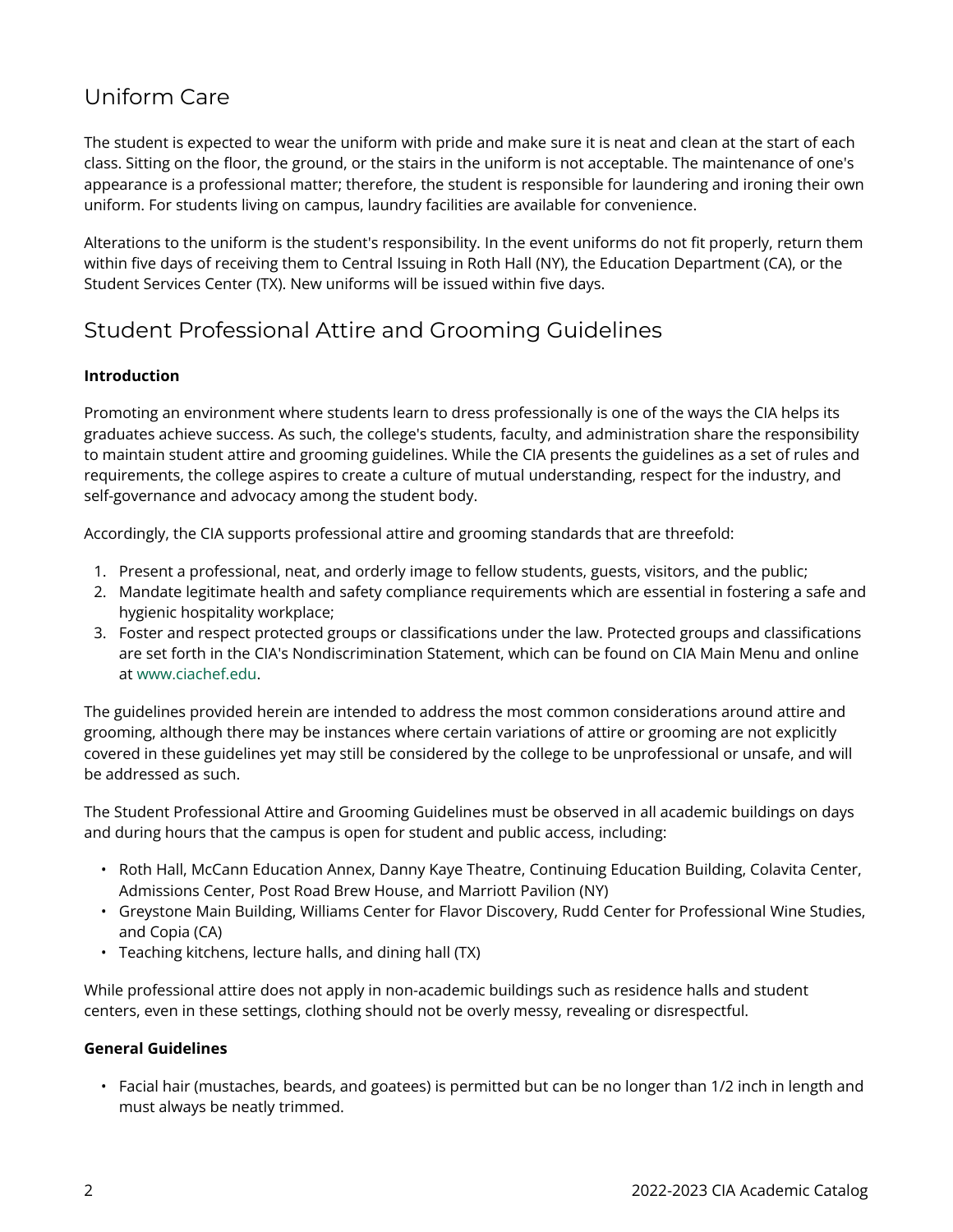- Sideburns, if worn, shall be neatly trimmed, shall not extend below the middle of the ear, shall not be flared, shall be of even width, and shall end with a clean-shaven horizontal line.
- Mustaches must be neatly trimmed and must not extend beyond the corner of the lips.
- Any student with a beard or goatee either cooking, serving, instructing, or observing in a food service area must wear a beard snood.
- Facial jewelry (including spacers, gauges, etc.) in eyebrows, eyelids, lips, tongue, or septum is not permitted, and covering (with masks, bandages, etc.) jewelry in place, such as piercings, is not acceptable.
- Sheer or see-through clothing is not permitted.
- Tops revealing bare shoulders, midriff, cleavage, or undergarments are not permissible.
- Ripped or torn clothing is not permitted.
- T-shirts, sweatpants, and hoodies are not permitted
- Denim clothing (of any color) is not permitted.
- Hats, other than CIA-issued chef's hats or toques, are not to be worn indoors and should be removed when seated.
- Hair should be neat and orderly to not interfere with work in the kitchen environment.
- Hair must be appropriately maintained, groomed, and clean. It may be worn in any style, length, or color that maintains a professional appearance and does not distract from the educational environment.
- Hair longer than shoulder length or protruding out of a chef's cap should be appropriately confined by a clasp, band, hairnet, or cloth when required to ensure safety and sanitation and to be able to work effectively/efficiently. Appropriate hair confinement must be used in food service or kitchen areas as required by law.
- Headphones (including earbuds) are not acceptable in kitchen and classroom settings.
- No excessive makeup. No cologne, aftershave, or detectable sprays and lotions.

## **The following sections represents professional and safety standards that are required when attending any class or accessing any academic buildings.**

The particular type of attire required is dependent on the nature of the student's class, as noted below. As a general rule, kitchen/lab classes require a chef's uniform, hospitality and service management classes require a uniform specific to the restaurant/café/service setting, and all classroom-based courses require either a chef's uniform or business professional attire. The required uniform is, therefore, not a function of a student's academic program or year level, but rather the context in which the class is held.

- CIA-issued cleaned and pressed white chef's jacket embroidered with the student's name. The sleeves of the chef's jacket may be folded only to the wrist, except in cases where the practicality of the work being done requires otherwise. Chef's jacket should be put on last to ensure it is free from hair or contaminants.
- White undershirts/t-shirts are required for all under chef's jackets—colors or logos are not permitted.
- The breast pocket of the chef's jacket may only contain one clip-on pen, one clip-on thermometer, and notecards or a small notebook.
- CIA-approved clean white neckerchief.
- CIA-issued clean white hat or chef's hat or toque. (Culinary Science and Brewery—logo cap)
- CIA-issued cleaned and pressed apron. (Culinary Science—black pinstripe apron)
- CIA-issued cleaned and pressed chef's checkered pants of proper fit, neither pegged nor cuffed. Pants must be hemmed above the natural heel and below the ankle. Bare ankles should not be visible when seated.
- Black or white solid color socks that cover the ankle.
- All students in culinary and baking classes must wear clean, polished, solid black, non-porous, sturdy work shoes that provide support to stand and work for long hours. They must have closed-back, non-slip black soles, and black laces (when applicable).
- Given that leadership is among the CIA's core values, students can wear a maximum of two (2) approved pins representing their leadership activity, one on each side of the chef coat collar (unless requested to be removed by a production class chef) for the following engagements: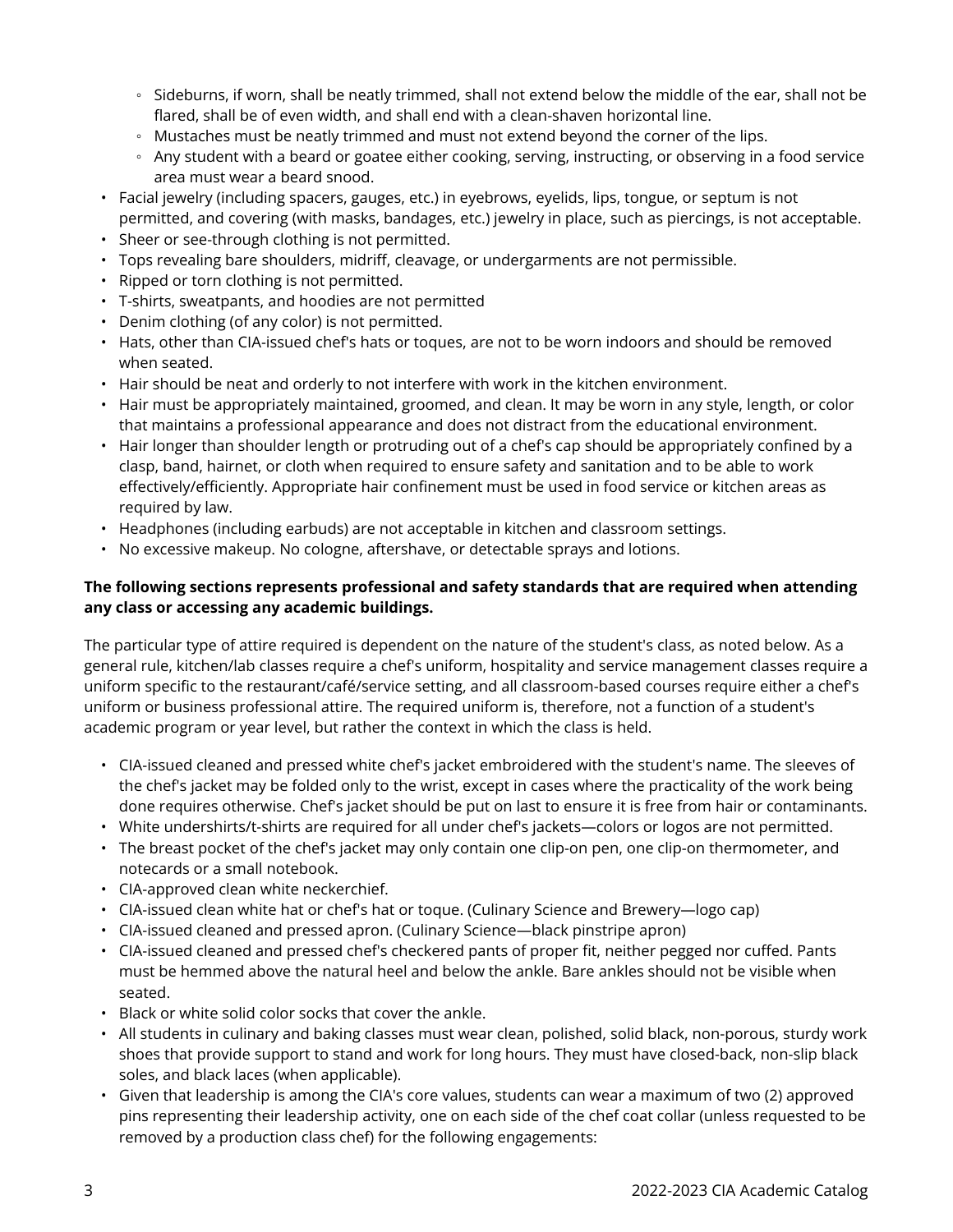- Veteran students are permitted to wear a CIA-issued pin indicating their service branch alongside the American flag. This pin must be worn on the left front collar of the uniform.
- Other organizational leadership positions that can be recognized with a pin include:
	- CIA-issued group leader pin
	- Student Government Association officer pin
	- Eta Sigma Delta member pin
	- Judiciary Board member pin
	- Resident assistant pin
	- Orientation leader pin
	- Campus tour guide pin
- In Compliance with Health Code Sanitation Policy:
	- Except for medical alert bracelets or a ring that is smooth without crevices, food workers may not wear jewelry on their arms, hands, faces, or ears.
	- Fingernails should be short, trimmed, clean, neat, and free of polish.
	- Hair must be restrained above the collar in a manner that keeps hair from contaminating food or food contact surfaces. This should be done with solid white or black hair restraints, barrettes, scrunchies, or solid headbands/hair wraps. Long ponytails should be restrained in braids or buns. Any hair that cannot be restrained off the collar or coat must be restrained using a hair net or cloth.
- For sanitation reasons, gloves, aprons, side towels, and chef hats are not worn during certain activities that might lead to contamination (i.e., going to the restroom, taking out the garbage). They should be removed when partaking in non-class activities such as entering or leaving academic buildings or eating meals in student dining rooms.
- Wallet chains, visible key rings, neck lanyards, and straps are not permitted for safety reasons.
- No excessive makeup. No cologne, aftershave, or detectable sprays and lotions.
- Anything not specified in this section may not be worn with the uniform.
- Uniforms must be complete and worn as designed.

#### **Hospitality and Service Management Uniforms**

- Clean and pressed café chef's jacket (TX).
- Clean and pressed white dress shirt (NY, CA).
- White undershirts/t-shirts are required for all—colors or logos are not permitted.
- Undergarments must not be visible.
- CIA-issued ties are required (NY, CA).
- CIA-issued pressed bistro apron (NY, CA).
- Clean and pressed black pants or skirt (no more than two inches above the knee) with coordinating hosiery. Pants must be hemmed above the natural heel and below the ankle: no jeans, pants with grommets, or leggings. Pants should not be taper fitted but have a flow of hemmed trousers/slacks. Bare ankles should not be visible when seated.
- If pants have belt loops, a solid black belt is required.
- Plain flesh-colored or black stockings should be worn with skirts (no prints or seams).
- Plain black socks (above the ankle) with trousers.
- Clean, polished, black, non-porous, sturdy work shoes that provide support to stand and work for long hours. They must have closed-back, non-slip, black soles, and black laces (when applicable).
- Fingernails should be short, trimmed, clean, neat, and free of polish.
- Hair must be restrained above the collar in a manner that keeps hair from contaminating food or food contact surfaces. This should be done with solid white or black hair restraints, barrettes, scrunchies, or solid headbands/hair wraps. Long ponytails should be restrained.
- One plain ring and one watch are the only pieces of jewelry permitted while in uniform. No facial/dermal piercings. Spacers and gauges are not permitted. (See above general guidelines section)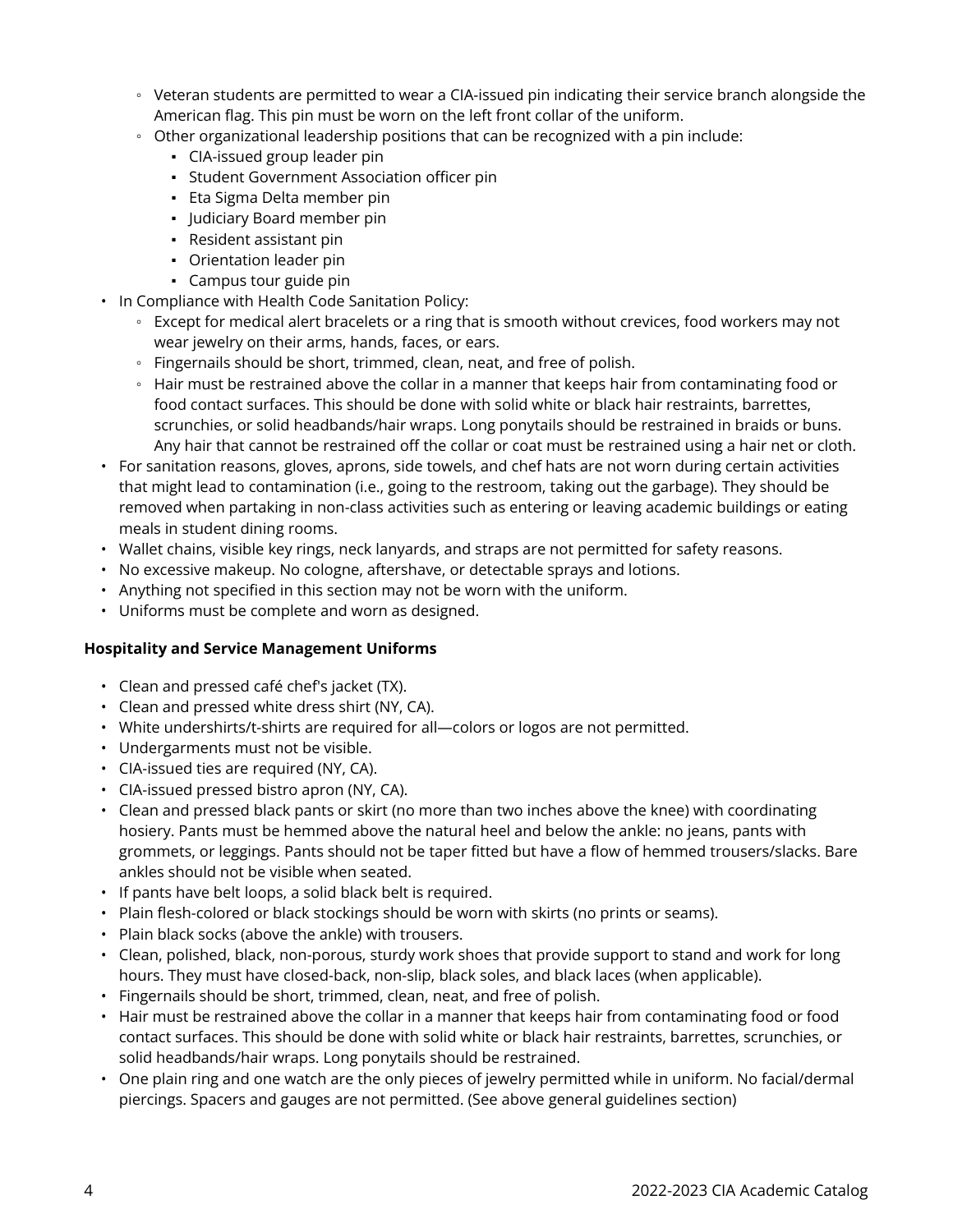- Two black click pens (no logo) and one waiter's folding Bordeaux corkscrew must be carried in the apron pocket.
- Wallet chains, visible key rings, neck lanyards, and straps are not permitted for safety reasons.
- No excessive makeup. No cologne, aftershave, or detectable sprays and lotions.
- Anything not specified in this section may not be worn with the uniform.
- Uniforms must be complete and worn as designed.

#### **Student Maître d'Hôtel Guidelines**

- Traditional business suit; jacket, tie, and trousers; dress; or skirt/blouse combination. No jeans, pants with grommets, or leggings. Pants should have a flow of hemmed trousers/slacks and be hemmed to the top of the shoe. Ankles should not be visible.
- Clean and pressed dress-style shirts appropriate to the suit worn.
- Flesh-colored or dark hosiery/dark socks that cover the ankle.
- Clean and polished dress shoes with a non-skid sole. For safety, shoes with excessive heels (more than two inches), are not acceptable. In addition, open-toe shoes are not permitted.
- Jewelry accessories permitted—one post or stud earring per earlobe, one necklace, one watch, one brooch/pin, one ring, and one bracelet.

#### **Classroom-based Courses**

A chef's uniform or hospitality and service uniform can be worn in any classroom setting. Otherwise, the following business professional attire must be worn in addition to adherence to the general guidelines:

- Traditional business attire is encouraged, such as suits, dresses, blouses, and sports coats. In addition, other forms of clothing that would be considered professional in a business context are acceptable, as noted below.
- Ironed or pressed pants or skirts may be worn. Skirts no shorter than two inches above the knee. Pants must be hemmed or cuffed. No shorts. Leggings worn under clothing are acceptable.
- Students are expected to dress neatly in clean and pressed shirts. Turtlenecks and collared polo shirts are acceptable. T-shirts or undershirts worn as outerwear are not permitted.
- A sweater, tie, or sports jacket may be worn along with a collared shirt or turtleneck.
- Shoes must be clean, not torn or showing excessive wear, and be appropriate and safe in a professional business context. Flip-flops, bedroom slippers, or shoes with excessive heels (more than two inches) are not acceptable. Open-toe dress shoes may be worn; however, they are not allowed in kitchens at any time due to health and safety codes, so plan accordingly.

#### **Additional Considerations**

- Outerwear (sweaters, coats, hoodies, and sweatshirts) may not be worn in kitchens or bakeshops. Please use the lockers provided to store these items.
- Students with injuries that require casts, crutches, slings, or other aids for temporary conditions that significantly impair mobility cannot take culinary, baking, or table service courses. Student Financial and Registration Services or the Education Office will make every effort, where possible, to place the student in an appropriate lecture course.
- Students with hand cuts and lacerations must obtain clearance from the Health Services Office (NY) or a personal physician—with authorization verified by the student affairs manager (CA) or the director of education (TX) to attend kitchen and bakeshop classes.
- White turtlenecks or white thermal shirts may be worn without a neckerchief for the fish butchery room and meat butchery room. This is the only area that this substitution may be made.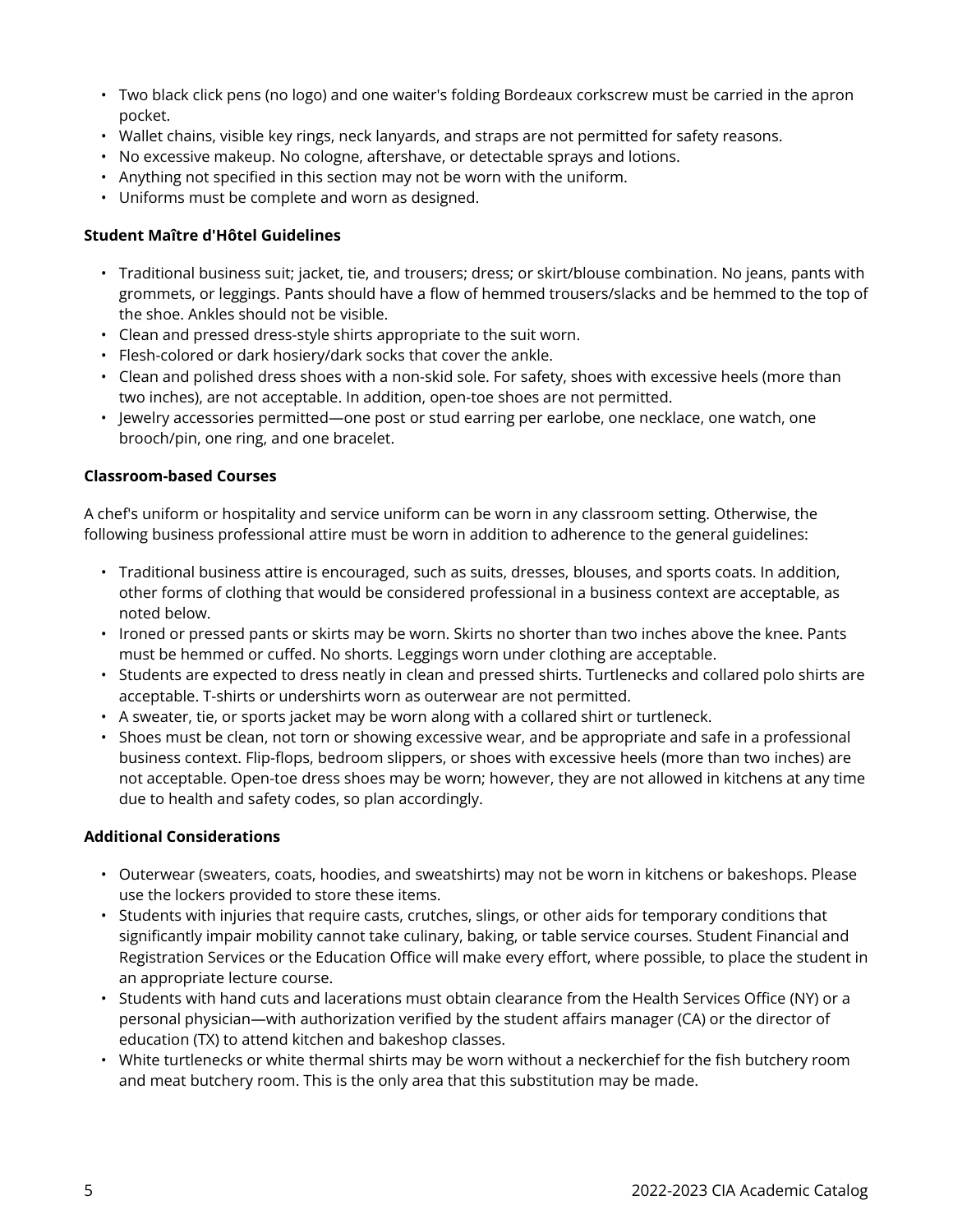• White cotton headbands may be worn in hot weather. However, no portion of the headband should be visible under the chef's hat or cap, and the headband must be removed when the chef's hat or cap is removed.

#### **Masks**

When necessary, due to health and safety reasons, wearing face masks may be a part of required CIA professional and safety attire. The mask must always likewise reflect the professional image of the CIA, as presented through its employees and students to its guests, prospects, and visitors.

Students can bring in their own mask to wear if it meets the criteria below.

- Face masks with loops around the ears or tied behind the head are permissible.
- Bandanas, neck-gaiters (also called Buffs or neck fleeces), or other styles of masks not listed here are not permissible.

Whether a student is wearing a cloth or disposable face mask, it must:

- Cover the nose and mouth at all times
- Fit snugly but comfortably against the face
- Include multiple layers of fabric
- Allow for breathing without restriction
- NOT have a one-way valve (or dust filter)
- Be disposable or be washable and machine dryable without being damaged or changing shape
- Be worn in all areas required, and until it can be safely removed in areas where not required

Patterns on masks must be appropriate for a professional environment; logos, messages, or lettering of any kind are not permitted, and no decorations (buttons, pins, stickers, etc.) may be affixed to the face mask.

Students must replace their mask if:

- The mask chosen requires frequent adjustment
- The mask worn becomes dirty, wet, and/or difficult to breathe through
- The mask worn does not meet any of the criteria described above

#### **Guidelines for Graduation Dress**

In recognition of the commitment to professionalism and hospitality, students are expected to comply with the general guidelines and wear the following at graduation:

#### **Associate Degrees, Bachelor's Degree (Singapore), and Accelerated Culinary Arts Certificate Program**

- Flesh-colored or dark hosiery/dark socks
- Clean and polished black dress shoes
- Black dress slacks or pants
- CIA-issued cleaned and pressed white graduation chef jacket buttoned to the top
- CIA-issued clean, white paper toque

#### **Bachelor's Degrees (New York Campus)**

- CIA-issued black cap and gown
- Anything that shows below the gown must be a solid dark color (e.g., black or navy)
- Flesh-colored or dark hosiery/dark socks only
- Clean and polished black dress shoes